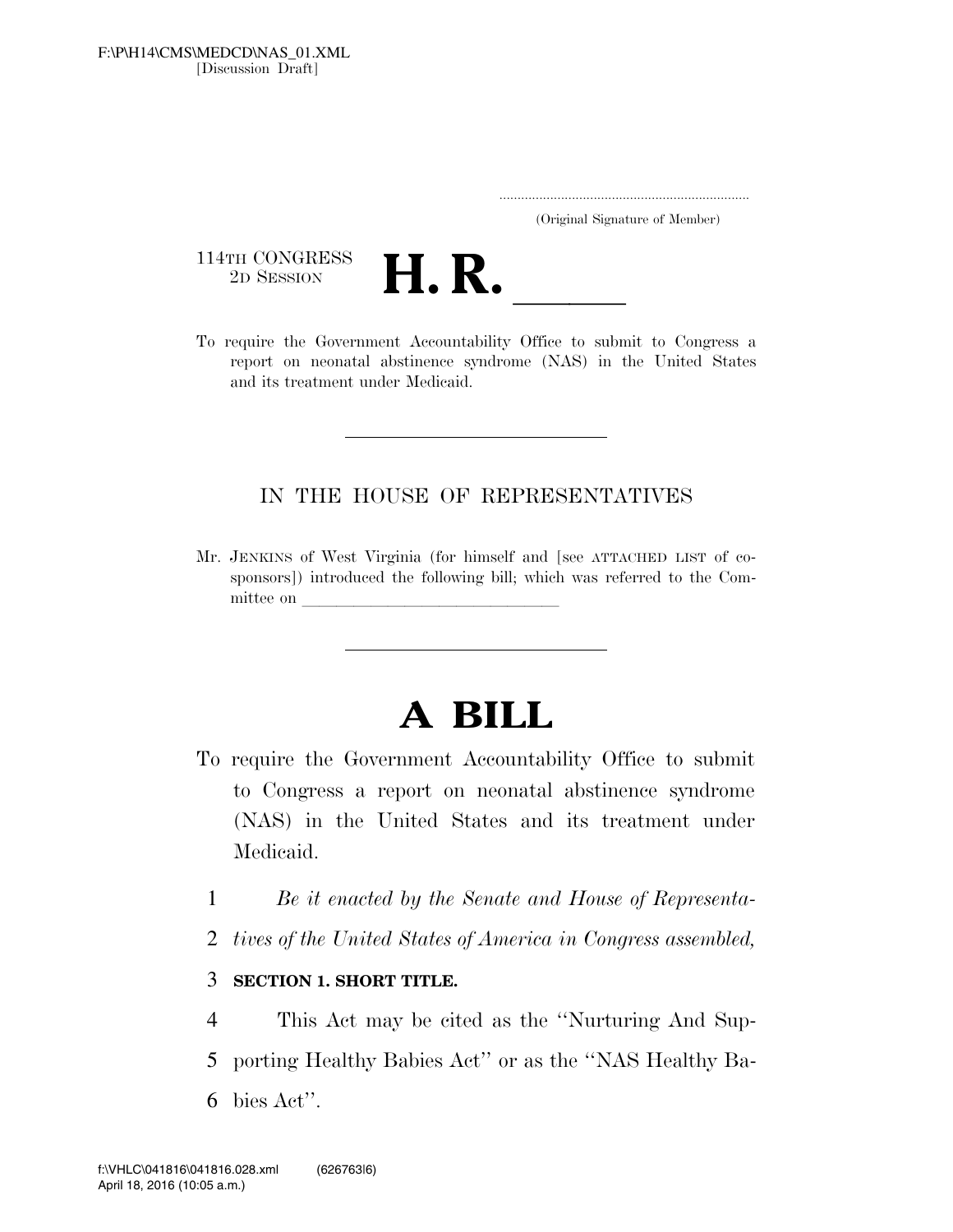**SEC. 2. GAO REPORT ON NEONATAL ABSTINENCE SYN-DROME (NAS).** 

 (a) IN GENERAL.—Not later than one year after the date of the enactment of this Act, the Comptroller General of the United States shall submit to the Committee on Energy and Commerce of the House of Representatives and the Committee on Finance and the Committee on Health, Education, Labor and Pensions of the Senate a report on neonatal abstinence syndrome (in this section referred to as ''NAS'') in the United States.

 (b) INFORMATION TO BE INCLUDED IN REPORT.— Such report shall include information on the following:

 (1) The prevalence of NAS in the United States, including the proportion of children born in the United States with NAS who are eligible for medical assistance under State Medicaid programs under title XIX of the Social Security Act at birth and the costs associated with NAS through such programs.

 (2) The services for which coverage is available under State Medicaid programs for treatment of in-fants with NAS.

 (3) The settings (including inpatient, out- patient, hospital-based, and other settings) for the treatment of infants with NAS and the reimburse